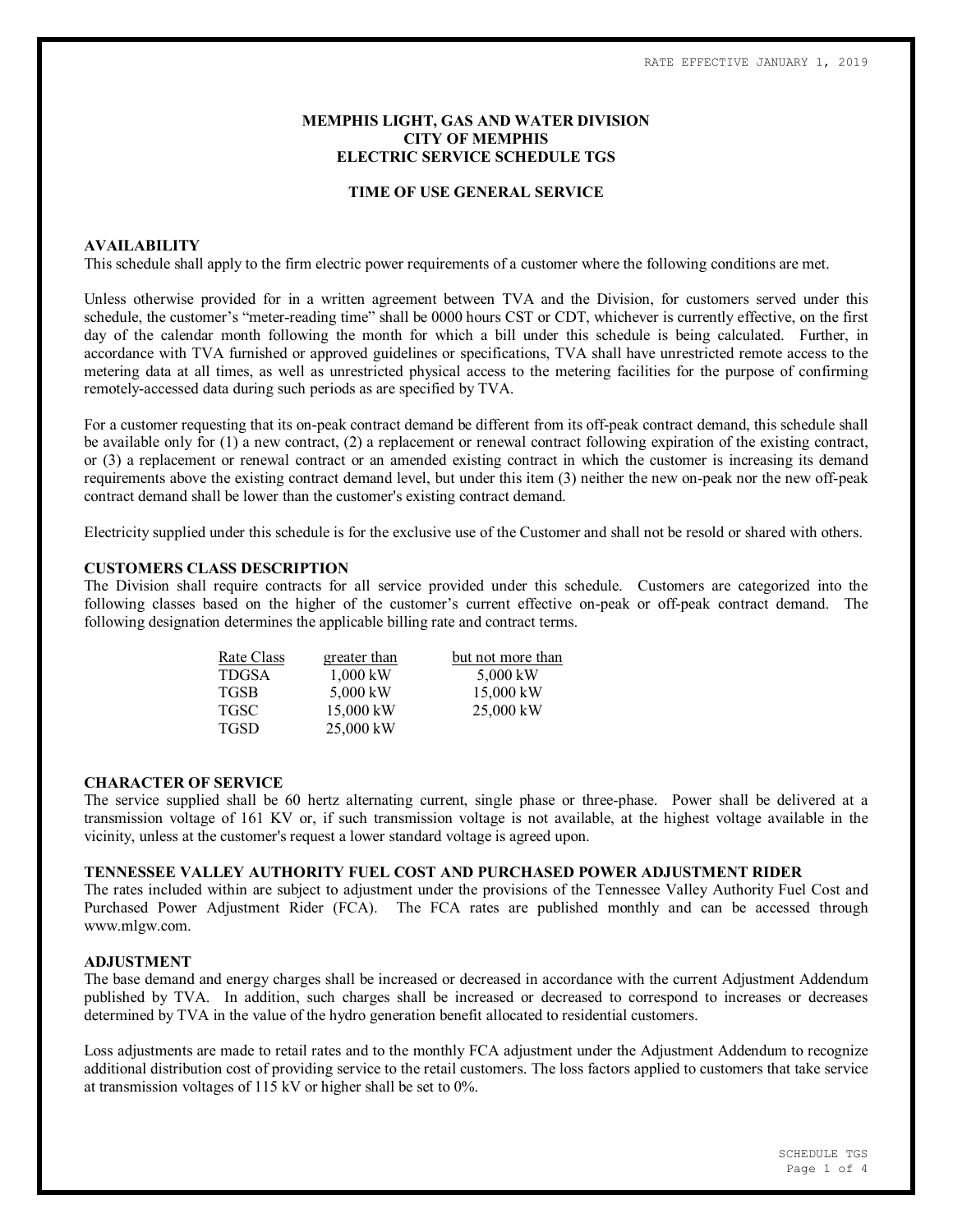### **DETERMINATION OF SEASONAL PERIODS**

Summer Period shall mean the June, July, August, and September billing months. Winter Period shall mean the December, January, February, and March billing months. Transition Period shall mean the April, May, October, and November billing months.

### **DETERMINATION OF ON-PEAK AND OFF-PEAK HOURS**

Except for Saturdays and Sundays and the weekdays that are observed as Federal holidays for New Year's Day, Memorial Day, Independence Day, Labor Day, Thanksgiving Day, and Christmas Day, on-peak hours for each day shall be from 1 p.m. to 7 p.m. from April through October and from 4 a.m. to 10 a.m. during all remaining months. All other hours of each day that are not otherwise defined as on-peak hours and all hours of such excepted days shall be off-peak hours. Such times shall be CST or CDT, whichever is then in effect. Said on-peak and off-peak hours are subject to change by TVA. In the event TVA determines that such changed on-peak and off-peak hours are appropriate, it shall so notify the Division at least 12 months prior to the effective date of such changed hours, and the Division shall promptly notify customer.

# **DETERMINATION OF ON-PEAK AND OFF-PEAK DEMANDS, MAXIMUM METERED DEMAND, AND ENERGY AMOUNTS**

The on-peak and off-peak kWh for any month shall be the energy amounts taken during the respective hours of the month designated under this schedule as on-peak and off-peak hours; provided, however, that notwithstanding the metered energy amount, the off-peak energy for any month shall in no case be less than the product of (1) the off-peak billing demand as calculated in the paragraph below and (2) 110 hours (reflecting a 15 percent load factor applied to the average number of hours in a month) at the applicable rate of Off-peak Block 1.

The Division shall meter the on-peak and off-peak demands in kW of all customers taking service under this schedule. The on-peak metered demand and off-peak metered demand for any month shall be determined separately for the respective hours of the month designated under this schedule as on-peak and off-peak hours. In each case, the metered demand shall be the highest average demand during any 30-consecutive-minute period beginning or ending on a clock hour of the month of the load metered in kW, and, except as provided below in this section, such amounts shall be used as the on-peak and off-peak billing demands. The maximum metered demand for any month shall be the higher of (1) the highest on-peak metered demand in the month or (2) the highest off-peak metered demand in the month. The on-peak billing demand shall in no case be less than the sum of (1) 30 percent of the first 5,000 kW, (2) 40 percent of the next 20,000 kW, (3) 50 percent of the next 25,000 kW, (4) 60 percent of the next 50,000 kW, (5) 70 percent of the next 100,000 kW, (6) 80 percent of the next 150,000 kW, and (7) 85 percent of all kW in excess of 350,000 kW of the higher of the currently effective on-peak contract demand or the highest on-peak billing demand established during the preceding 12 months. The off-peak billing demand shall in no case be less than the sum of (1) 30 percent of the first 5,000 kW, (2) 40 percent of the next 20,000 kW, (3) 50 percent of the next 25,000 kW, (4) 60 percent of the next 50,000 kW, (5) 70 percent of the next 100,000 kW, (6) 80 percent of the next 150,000 kW, and (7) 85 percent of all kW in excess of 350,000 kW of the higher of the currently effective off-peak contract demand or the highest off-peak billing demand established during the preceding 12 months. The maximum billing demand for any month shall be the higher of (1) the on-peak billing demand or (2) the off-peak billing demand in the month.

# **FACILITIES RENTAL CHARGE**

There shall be no facilities rental charge under this schedule for delivery at transmission voltage levels of 161 kV or higher.

For delivery at less than 161 kV, there shall be added to the customer's bill a facilities rental charge. This charge shall be \$0.38 per kW per month except for delivery at voltages below 46 kV, in which case the charge shall be \$0.97 per kW per month for the first 10,000 kW and \$0.76 per kW per month for the excess over 10,000 kW. Such charge shall be applied to the highest of (1) the highest on-peak or off-peak billing demand established during the latest 12-consecutive-month period, (2) the customer's currently effective on-peak contract demand, or (3) the customer's currently effective off-peak contract demand and shall be in addition to all other charges under this schedule, including minimum bill charges.

# **REACTIVE DEMAND CHARGES**

If the reactive demand (in kVAR) is lagging during the 30-consecutive-minute period in which the customer's highest metered demand occurs, there shall be added to the customer's bill a reactive charge of \$1.49 per kVAR of the amount, if any,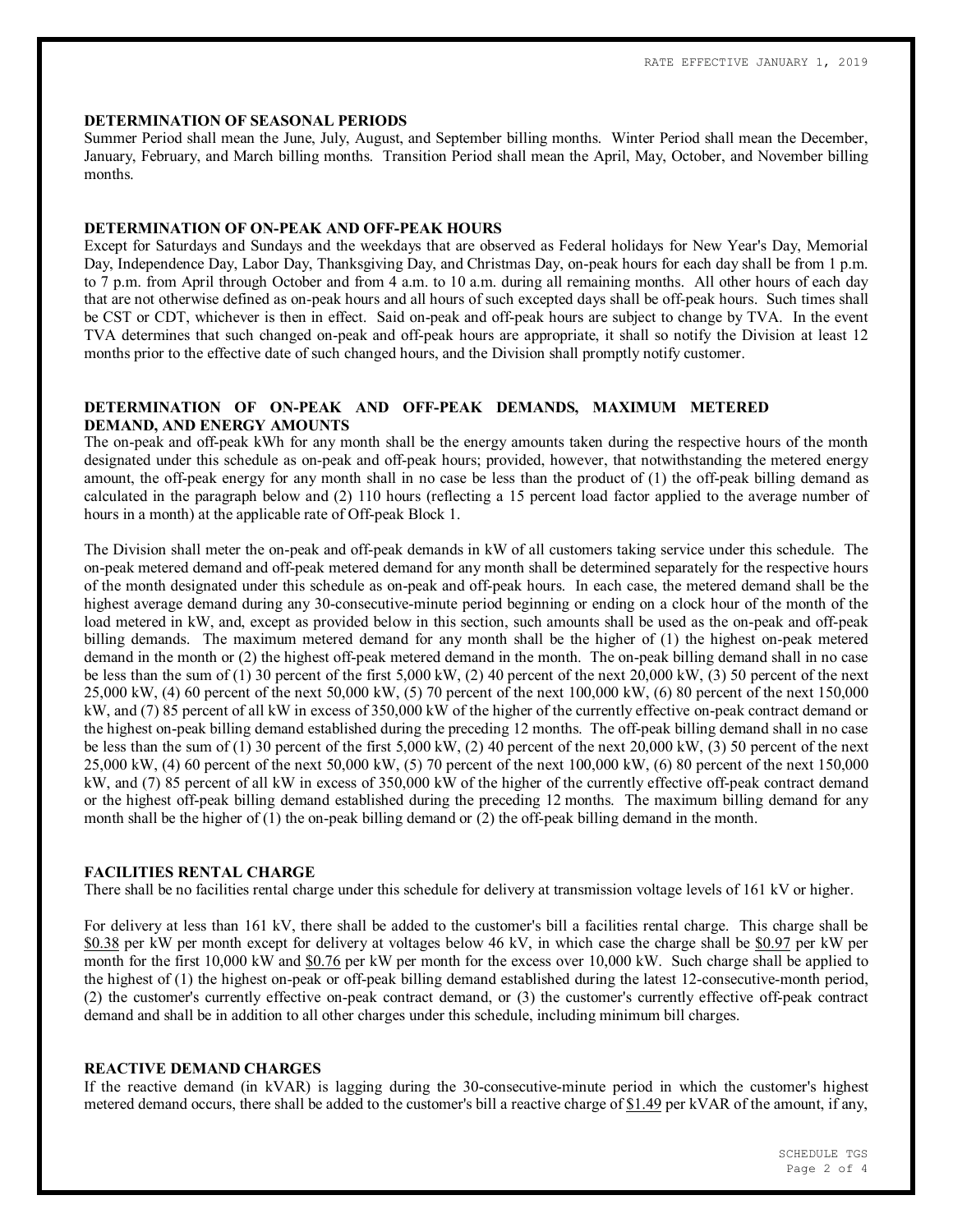by which the reactive demand exceeds 33 percent of such metered demand. If the reactive demand (in kVAR) is leading during the 30-consecutive-minute period in which the customer's lowest metered demand (excluding any metered demands which are less than 25 percent of the highest metered demand) occurs, there shall be added to the customer's bill a reactive charge of \$1.17 per kVAR of the amount of reactive demand. Such charges shall be in addition to all other charges under this schedule, including minimum bill charges.

#### **MINIMUM MONTHLY BILL**

The monthly bill under this schedule, excluding any facilities rental charges and any reactive charges, shall not be less than the sum of (1) the base service and TVA administrative charges, (2) the portion of the base demand charge, as adjusted, (but excluding the additional portion thereof applicable to excess of billing demand over contract demand) applicable to on-peak billing demand applied to the customer's on-peak billing demand, (3) the portion of the base demand charge, as adjusted, (but excluding the additional portion thereof applicable to excess of billing demand over contract demand) applicable to any excess of off-peak over on-peak billing demand applied to the amount, if any, by which the customer's off-peak billing demand exceeds its on-peak billing demand, (4) the base on-peak energy charge, as adjusted, applied to the customer's onpeak energy takings, and (5) the base off-peak energy charge, as adjusted, applied to the higher of customer's actual off-peak energy takings or the minimum off-peak energy takings amount provided for in the first paragraph of the section of this schedule entitled "Determination of On-peak and Off-peak Demands, Maximum Metered Demand, and Energy Amounts".

The Division may require minimum bills higher than those stated above.

### **CONTRACT REQUIREMENT**

Under TDGSA, the contract shall be for an initial term of at least 1 year and extended automatically from year to year thereafter. After the initial term, the TDGSA contract may be terminated upon not less than a 90 day notice.

Under the TGSB, TGSC and TGSD rates, the contract shall be for an initial term of at least 5 years and any renewals or extensions of the initial contract shall be for a term of at least 5 years. After 10 years of service, any such contract for the renewal or extension of service may provide for termination upon not less than a 16-month notice.

The customer shall contract for its maximum requirements, which shall not exceed the amount of power capable of being used by customer, and the Division shall not be obligated to supply power in greater amount at any time than the customer's currently effective on-peak or off-peak contract demand. If the customer uses any power other than that supplied by the Division under this schedule, the contract will include other special provisions. The schedule in any power contract shall be subject to adjustment, modification, change, or replacement from time to time as provided under the power contract between the Division and TVA.

#### **PAYMENT**

Rates and charges included within are net. In the event that any bill is not paid on or before the delinquent date shown on bill, there shall be added to the bill an amount equal to 5 percent on the first \$250.00 of the bill plus one percent on any portion of the bill exceeding \$250.00; to any amount remaining unpaid 30 days after the delinquent date of the bill, there shall be added a penalty of one percent, and an additional one percent shall be added at the end of each successive 30-day period until the amount is paid in full.

### **SINGLE-POINT DELIVERY**

The charges under this schedule are based upon the supply of service through a single delivery and metering point, and at a single voltage. If service is supplied to the same customer through more than one point of delivery or at different voltages, the supply of service at each delivery and metering point and at each different voltage shall be separately metered and billed.